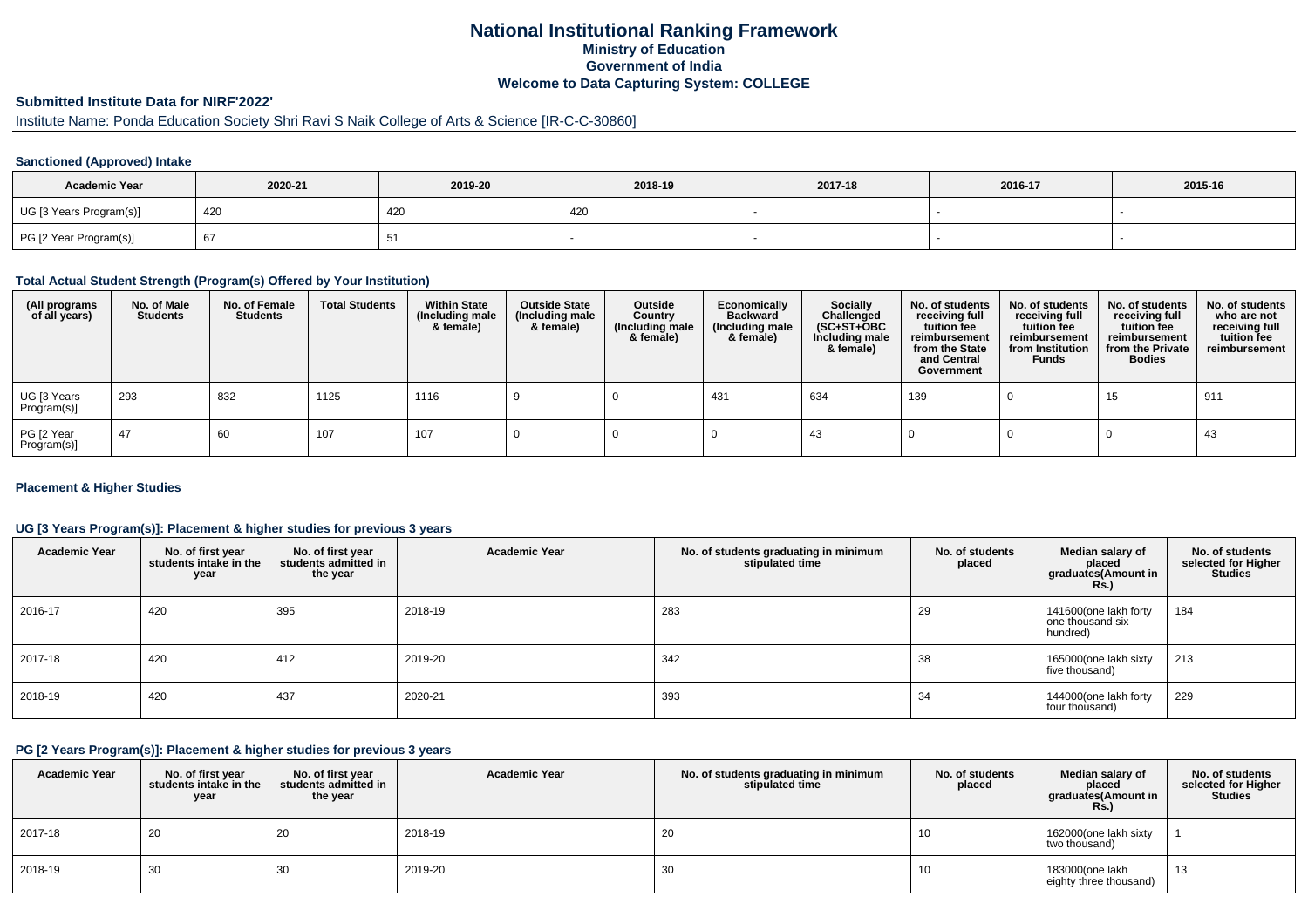| ----- | 2019-20 |  |  | 2020-21 |  |  | ™00tw.<br>lakr<br>thousano. |  |
|-------|---------|--|--|---------|--|--|-----------------------------|--|
|-------|---------|--|--|---------|--|--|-----------------------------|--|

### **Financial Resources: Utilised Amount for the Capital expenditure for previous 3 years**

| <b>Academic Year</b>                                                                            | 2020-21                                                            | 2019-20                                                                                              | 2018-19                                                                  |  |
|-------------------------------------------------------------------------------------------------|--------------------------------------------------------------------|------------------------------------------------------------------------------------------------------|--------------------------------------------------------------------------|--|
| <b>Utilised Amount</b>                                                                          |                                                                    | <b>Utilised Amount</b>                                                                               | <b>Utilised Amount</b>                                                   |  |
|                                                                                                 |                                                                    | Annual Capital Expenditure on Academic Activities and Resources (excluding expenditure on buildings) |                                                                          |  |
| Library                                                                                         | 143128 (one lakh forty three thousand one hundred twenty<br>eight) | 455837 (four lakh fifty thousand eight hundred thirty seven)                                         | 586192 (five lakh eighty six thousand one hundred ninety two)            |  |
| New Equipment for Laboratories                                                                  | 966957 (nine lakh sixty six thousand nine hundred fifty seven)     | 1440998 (fourteen lakh forty thousand nine hundred ninety<br>eight)                                  | 5272746 (fifty two lakh seventy two thousand seven hundred<br>forty six) |  |
| Other expenditure on creation of Capital Assets (excluding<br>expenditure on Land and Building) | 1029966 (ten lakh twenty nine thousand nine hundred sixty<br>seix) | 1982047 (nineteen lakh eighty two thousand forty seven)                                              | 15896 (fifteen thousand eight hundred ninety six)                        |  |

### **Financial Resources: Utilised Amount for the Operational expenditure for previous 3 years**

| <b>Academic Year</b>                                                                                                                                                                            | 2020-21                                                                                   | 2019-20                                                                                    | 2018-19                                                                              |  |  |
|-------------------------------------------------------------------------------------------------------------------------------------------------------------------------------------------------|-------------------------------------------------------------------------------------------|--------------------------------------------------------------------------------------------|--------------------------------------------------------------------------------------|--|--|
| <b>Utilised Amount</b>                                                                                                                                                                          |                                                                                           | <b>Utilised Amount</b>                                                                     | <b>Utilised Amount</b>                                                               |  |  |
|                                                                                                                                                                                                 |                                                                                           | <b>Annual Operational Expenditure</b>                                                      |                                                                                      |  |  |
| Salaries (Teaching and Non Teaching staff)                                                                                                                                                      | 181344298 (eighteen crore thirteen lakhs forty four thousand<br>two hundred ninety eight) | 169578141 (sixteen crore ninety five lakh seventy eight<br>thousand one hundred forty one) | 154643216 (fifteen crore forty six lakh forty three thousand two<br>hundred sixteen) |  |  |
| Maintenance of Academic Infrastructure or consumables and<br>other running expenditures (excluding maintenance of hostels<br>and allied services, rent of the building, depreciation cost, etc) | 3271797 (thirty two lakh seventy one thousand seven hundred<br>ninety seven)              | 4492027 (forty four lakh ninety two thousand twenty seven)                                 | 6788415 (sixty seven lakh eighty eight thousand four hundred<br>fifteen)             |  |  |
| Seminars/Conferences/Workshops                                                                                                                                                                  | 983840 (nine lakh eighty three thousand eight hundred forty)                              | 602440 (six lakh two thousand four hundred forty)                                          | 1266788 (twelve lakh sixty six thousand seven hundred eighty<br>eight)               |  |  |

### **PCS Facilities: Facilities of physically challenged students**

| 1. Do your institution buildings have Lifts/Ramps?                                                                                                         | Yes, more than 80% of the buildings |
|------------------------------------------------------------------------------------------------------------------------------------------------------------|-------------------------------------|
| 2. Do your institution have provision for walking aids, including wheelchairs and transportation from one building to another for<br>handicapped students? | Yes                                 |
| 3. Do your institution buildings have specially designed toilets for handicapped students?                                                                 | Yes, less than 40% of the buildings |

### **Faculty Details**

| Srno | Name                           | Age | Designation                | Gender | Qualification | Experience (In<br>Months) | <b>Currently working</b><br>with institution? | <b>Joining Date</b> | <b>Leaving Date</b> | <b>Association type</b> |
|------|--------------------------------|-----|----------------------------|--------|---------------|---------------------------|-----------------------------------------------|---------------------|---------------------|-------------------------|
|      | Anil V Bhandiwad               | 59  | Associate Professor        | Male   | M. Phil       | 419                       | Yes                                           | 20-06-1986          | $\sim$              | Regular                 |
| 2    | Mita Nilesh Amonkar            | 50  | Associate Professor        | Female | Ph.D          | 322                       | Yes                                           | 21-07-1994          | $\sim$              | Regular                 |
| 3    | Gurunath P Prabhu<br>Khanolkar | 59  | Associate Professor        | Male   | M.Sc.         | 369                       | Yes                                           | 08-08-1990          | $- -$               | Regular                 |
| 4    | Ashwini Y Pujari               | 28  | <b>Assistant Professor</b> | Female | M.Sc.         | 60                        | Yes                                           | 02-07-2020          | $- -$               | Adhoc / Contractual     |
| 5    | Alvita DSouza                  | 33  | <b>Assistant Professor</b> | Female | Ph.D          | 114                       | Yes                                           | 13-07-2019          | $- -$               | Regular                 |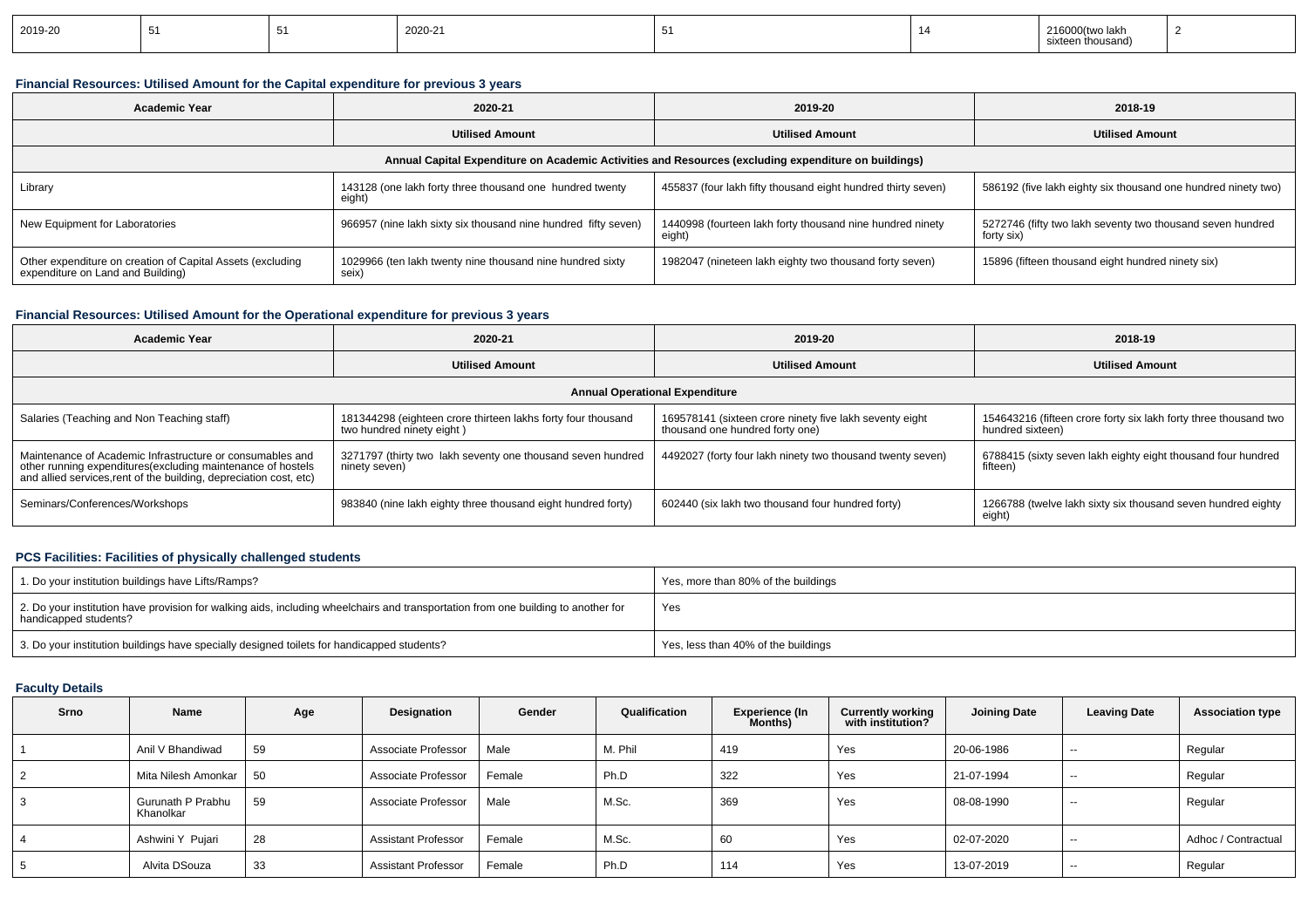| 6              | Vikas J Pissurlekar               | 58 | Dean / Principal /<br>Director / Vice<br>Chancellor | Male   | Ph.D    | 357 | Yes | 07-08-1991 |                          | Regular |
|----------------|-----------------------------------|----|-----------------------------------------------------|--------|---------|-----|-----|------------|--------------------------|---------|
| $\overline{7}$ | Kamaladevi R<br>Kunkolienkar      | 59 | Associate Professor                                 | Female | Ph.D    | 419 | Yes | 20-06-1986 | ⊷.                       | Regular |
| 8              | Varsha V Kamat                    | 58 | Professor                                           | Female | Ph.D    | 419 | Yes | 20-06-1986 | $\overline{\phantom{a}}$ | Regular |
| 9              | Srinivas D<br>Gokakakar           | 60 | Associate Professor                                 | Male   | Ph.D    | 407 | Yes | 20-06-1987 | ⊷.                       | Regular |
| 10             | Girish V S<br>Kundaikar           | 58 | Associate Professor                                 | Male   | Ph.D    | 407 | Yes | 20-06-1987 | ⊷.                       | Regular |
| 11             | Sima V Kamat                      | 60 | Associate Professor                                 | Female | Ph.D    | 419 | Yes | 20-06-1986 | ⊷.                       | Regular |
| 12             | Satish H P Keluskar               | 57 | Associate Professor                                 | Male   | Ph.D    | 395 | Yes | 20-06-1988 | $\sim$                   | Regular |
| 13             | Anantkumar V<br>Deshpande         | 62 | Associate Professor                                 | Male   | Ph.D    | 395 | No  | 20-06-1988 | 30-04-2021               | Regular |
| 14             | Bhiva L Malik                     | 60 | Associate Professor                                 | Male   | Ph.D    | 395 | Yes | 20-06-1988 | --                       | Regular |
| 15             | Milind N Kulkarni                 | 61 | Associate Professor                                 | Male   | Ph.D    | 395 | Yes | 20-06-1988 | -−                       | Regular |
| 16             | Dinkar M Desai                    | 62 | Associate Professor                                 | Male   | MP.Ed.  | 406 | No  | 01-07-1987 | 30-10-2020               | Regular |
| 17             | Subhash H Bhosale                 | 60 | Associate Professor                                 | Male   | Ph.D    | 378 | Yes | 15-11-1989 | --                       | Regular |
| 18             | Sunita R Borkar                   | 57 | Associate Professor                                 | Female | Ph.D    | 380 | Yes | 22-09-1989 | н.                       | Regular |
| 19             | Jeronimo G R<br>Monteiro          | 56 | Professor                                           | Male   | Ph.D    | 370 | Yes | 02-07-1990 | ⊷.                       | Regular |
| 20             | Anjali M Rao                      | 58 | Associate Professor                                 | Female | Ph.D    | 370 | Yes | 02-07-1990 | $\sim$                   | Regular |
| 21             | Bhushan V Bhave                   | 53 | Associate Professor                                 | Male   | Ph.D    | 369 | No  | 08-08-1990 | 30-04-2021               | Regular |
| 22             | MANDAKINI G S<br><b>CUNDOICAR</b> | 54 | Associate Professor                                 | Female | M. Phil | 368 | Yes | 06-09-1990 |                          | Regular |
| 23             | Badruddin                         | 59 | Professor                                           | Male   | Ph.D    | 358 | Yes | 01-07-1991 | Ξ.                       | Regular |
| 24             | Caroline F E<br>Fernandes         | 55 | Associate Professor                                 | Female | Ph.D    | 358 | Yes | 15-06-1991 | $\mathbf{u}$             | Regular |
| 25             | Anita S Tilve                     | 58 | Associate Professor                                 | Female | Ph.D    | 333 | Yes | 02-08-1993 | $\mathbf{u}$             | Regular |
| 26             | Deepa C Fernandes                 | 51 | Associate Professor                                 | Female | M. Phil | 333 | Yes | 02-08-1993 | ⊷.                       | Regular |
| 27             | Anuradha B<br>Kanolkar            | 55 | Associate Professor                                 | Female | M. Phil | 333 | Yes | 02-08-1993 | -−                       | Regular |
| 28             | Ranjita Ulhas<br>Sawaikar         | 50 | Associate Professor                                 | Female | Ph.D    | 322 | Yes | 18-07-1994 | н,                       | Regular |
| 29             | Virendra Shivaji<br>Dangui        | 51 | <b>Assistant Professor</b>                          | Male   | M.Sc.   | 320 | Yes | 01-09-1994 | $\overline{\phantom{a}}$ | Regular |
| 30             | Deeparani K Prabhu                | 49 | <b>Assistant Professor</b>                          | Female | Ph.D    | 310 | Yes | 01-07-1995 | ш,                       | Regular |
| 31             | Teja A<br>Gramopadhye             | 50 | Associate Professor                                 | Female | M. Phil | 310 | Yes | 01-07-1995 | $\overline{\phantom{a}}$ | Regular |
| 32             | Deepak<br>Ramchandra<br>Chhatre   | 53 | <b>Assistant Professor</b>                          | Male   | M.A     | 310 | Yes | 01-07-1995 | $\overline{\phantom{a}}$ | Regular |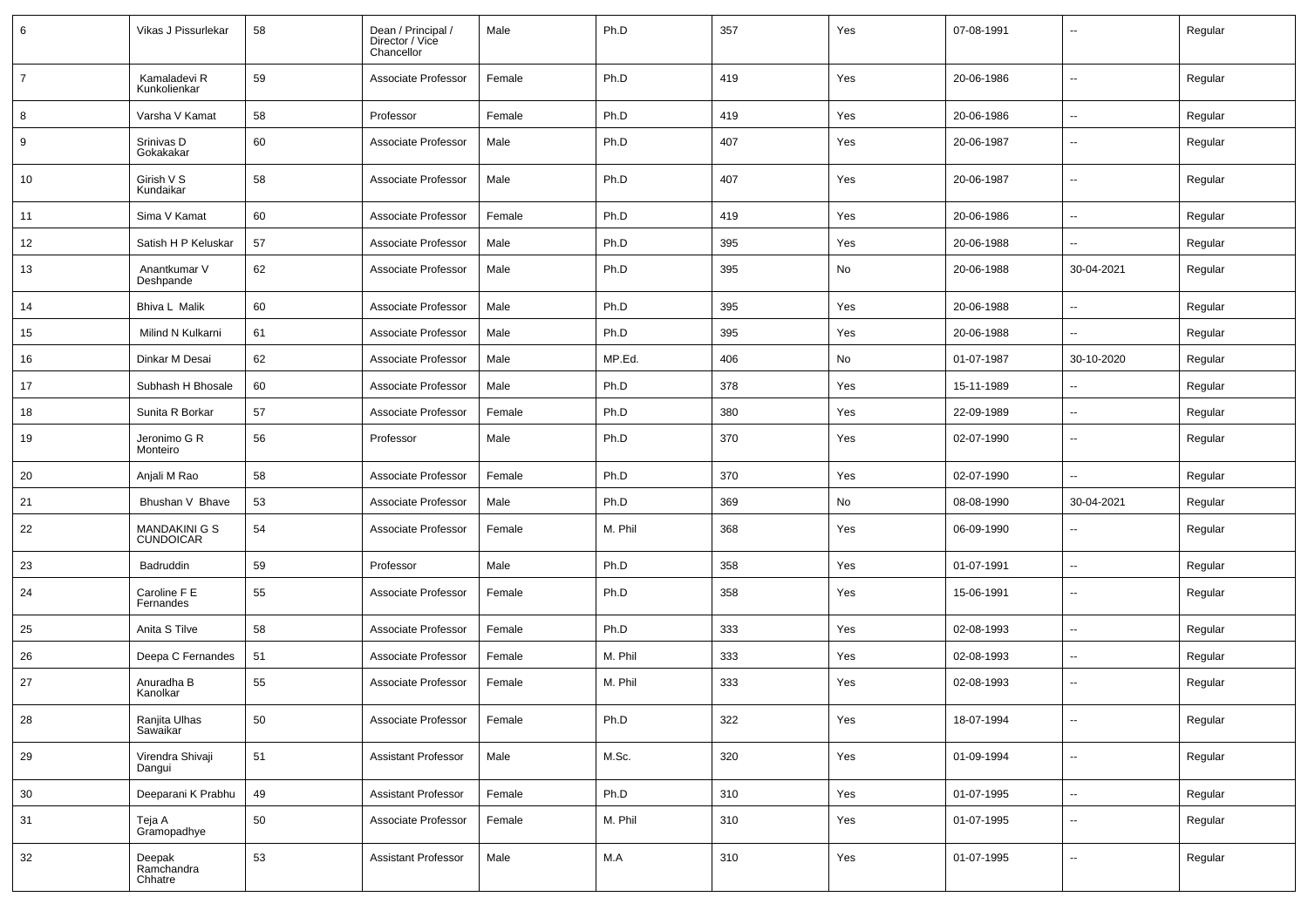| 33 | Bhagyashri L<br>Halarnkar   | 51              | Associate Professor        | Female | M. Phil       | 321 | Yes | 02-08-1994 | $\overline{\phantom{a}}$ | Regular             |
|----|-----------------------------|-----------------|----------------------------|--------|---------------|-----|-----|------------|--------------------------|---------------------|
| 34 | Branda F D Barretto         | 49              | Associate Professor        | Female | M. Phil       | 299 | Yes | 20-06-1996 | Ξ.                       | Regular             |
| 35 | <b>Lynette Fernandes</b>    | 50              | Associate Professor        | Female | M. Phil       | 296 | Yes | 05-07-1996 | Ξ.                       | Regular             |
| 36 | Padmaja V Kamat             | 57              | Associate Professor        | Female | Ph.D          | 298 | Yes | 08-07-1996 | $\overline{\phantom{a}}$ | Regular             |
| 37 | Uma J Priolkar              | 57              | <b>Assistant Professor</b> | Female | M. Phil       | 286 | Yes | 19-07-1997 | $\overline{a}$           | Regular             |
| 38 | Priya U Sabnis              | 50              | <b>Assistant Professor</b> | Female | M. Phil       | 285 | Yes | 07-08-1997 | $\overline{a}$           | Regular             |
| 39 | Jasmine Kurian              | 45              | <b>Assistant Professor</b> | Female | M. Phil       | 246 | Yes | 13-11-2000 | $\sim$                   | Regular             |
| 40 | Sandeep S Lotlikar          | 49              | <b>Assistant Professor</b> | Male   | M. Phil       | 246 | Yes | 13-11-2000 | ۰.                       | Regular             |
| 41 | Harsha Pundalik<br>Uskaikar | 52              | Associate Professor        | Female | Ph.D          | 284 | Yes | 22-09-1997 | Ξ.                       | Regular             |
| 42 | Aditi M Rane                | 47              | <b>Assistant Professor</b> | Female | Ph.D          | 227 | Yes | 17-06-2002 | Ξ.                       | Regular             |
| 43 | Flory Saldanha<br>Pereira   | 53              | <b>Assistant Professor</b> | Female | Ph.D          | 177 | Yes | 21-08-2006 | $\sim$                   | Regular             |
| 44 | Vishwal B S<br>Kunkolienkar | 36              | <b>Assistant Professor</b> | Female | <b>NET</b>    | 70  | Yes | 01-07-2015 | $\mathbf{u}$             | Regular             |
| 45 | Jyoti D Vaingankar          | 39              | <b>Assistant Professor</b> | Female | Ph.D          | 57  | Yes | 13-08-2016 | Ξ.                       | Regular             |
| 46 | Kiran S Naik                | 33              | <b>Assistant Professor</b> | Male   | Ph.D          | 58  | Yes | 08-07-2016 | ۰.                       | Regular             |
| 47 | RASIKA S<br><b>GAOKAR</b>   | 44              | <b>Assistant Professor</b> | Female | Ph.D          | 156 | Yes | 04-07-2008 | $\overline{\phantom{a}}$ | Regular             |
| 48 | Mridini M Gawas             | 31              | <b>Assistant Professor</b> | Female | Ph.D          | 108 | Yes | 03-08-2020 | $\overline{\phantom{a}}$ | Adhoc / Contractual |
| 49 | Teja Savoikar               | 36              | <b>Assistant Professor</b> | Female | Ph.D          | 74  | Yes | 16-07-2019 | $\sim$                   | Regular             |
| 50 | <b>Pritam Patil</b>         | 44              | <b>Assistant Professor</b> | Female | Ph.D          | 198 | Yes | 08-01-2005 | $\overline{a}$           | Regular             |
| 51 | Shruti Bhosale              | 27              | <b>Assistant Professor</b> | Female | M.A.(History) | 50  | Yes | 03-08-2020 | Ξ.                       | Adhoc / Contractual |
| 52 | Smita R Ajgaonkar<br>Nayak  | 39              | <b>Assistant Professor</b> | Female | Ph.D          | 165 | Yes | 13-07-2019 | $\sim$                   | Regular             |
| 53 | Shital S Dessai             | 39              | <b>Assistant Professor</b> | Female | <b>NET</b>    | 124 | Yes | 16-07-2019 | $\sim$                   | Regular             |
| 54 | Neha Prabhu                 | 34              | <b>Assistant Professor</b> | Female | Ph.D          | 117 | Yes | 16-07-2019 | $\overline{a}$           | Regular             |
| 55 | Neha Shetkar                | 29              | <b>Assistant Professor</b> | Female | M.Sc.         | 56  | No  | 03-08-2020 | 06-10-2021               | Adhoc / Contractual |
| 56 | Namrata Naik                | 27              | <b>Assistant Professor</b> | Female | <b>SET</b>    | 60  | Yes | 03-08-2020 | $\overline{a}$           | Adhoc / Contractual |
| 57 | Chaitali Verenkar           | 27              | <b>Assistant Professor</b> | Female | M.Sc.         | 47  | Yes | 03-08-2020 | ц.                       | Adhoc / Contractual |
| 58 | Atul Pole                   | 30 <sup>°</sup> | <b>Assistant Professor</b> | Male   | SET           | 96  | Yes | 01-12-2017 | $\overline{\phantom{a}}$ | Regular             |
| 59 | Chandan Amonkar             | 44              | <b>Assistant Professor</b> | Male   | Ph.D          | 59  | Yes | 13-07-2019 | ц.                       | Regular             |
| 60 | Dias Domnic Savio           | 27              | <b>Assistant Professor</b> | Male   | M.Sc.         | 50  | Yes | 03-08-2020 | ш.                       | Adhoc / Contractual |
| 61 | Satu G Gawas                | 33              | <b>Assistant Professor</b> | Male   | Ph.D          | 55  | No  | 03-08-2020 | 14-08-2021               | Adhoc / Contractual |
| 62 | Peyusha Fernandes           | 27              | <b>Assistant Professor</b> | Female | M.Sc.         | 33  | Yes | 03-08-2020 |                          | Adhoc / Contractual |
| 63 | <b>Prateek Sawant</b>       | 29              | <b>Assistant Professor</b> | Male   | M.Sc(Phy)     | 10  | No  | 02-07-2018 | 30-04-2019               | Adhoc / Contractual |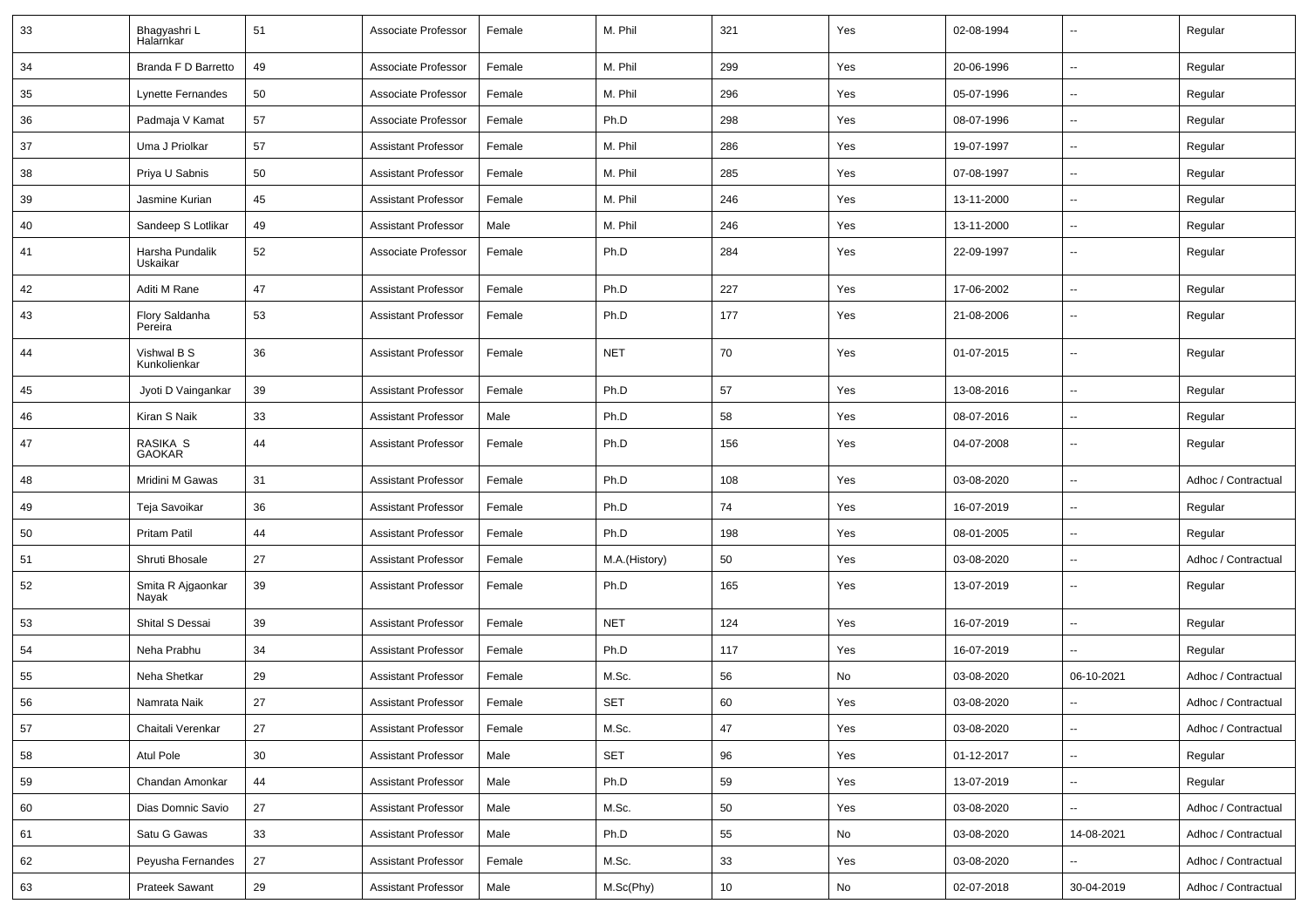| 64 | <b>Irshad Ahamad</b><br>Shaikh             | 30 | Assistant Professor        | Male   | <b>SET</b>                 | 48  | Yes           | 03-08-2020 | $\overline{\phantom{a}}$ | Adhoc / Contractual |
|----|--------------------------------------------|----|----------------------------|--------|----------------------------|-----|---------------|------------|--------------------------|---------------------|
| 65 | Anchit Shet Parker                         | 26 | Assistant Professor        | Male   | <b>SET</b>                 | 42  | Yes           | 03-08-2020 | $\sim$                   | Adhoc / Contractual |
| 66 | Shambhu S Parab                            | 33 | <b>Assistant Professor</b> | Male   | Ph.D                       | 32  | No            | 03-08-2020 | 03-05-2021               | Adhoc / Contractual |
| 67 | Fahiza D Jambotkar                         | 27 | <b>Assistant Professor</b> | Female | M.Sc.                      | 30  | No            | 02-07-2018 | 12-10-2021               | Adhoc / Contractual |
| 68 | Akshata A Phadte                           | 27 | <b>Assistant Professor</b> | Female | M.Tech                     | 79  | Yes           | 03-08-2020 | $\sim$                   | Adhoc / Contractual |
| 69 | Prachi Joshi                               | 30 | Assistant Professor        | Female | <b>NET</b>                 | 62  | Yes           | 03-08-2020 | $\sim$                   | Adhoc / Contractual |
| 70 | Avelina G M<br>Noronha                     | 29 | <b>Assistant Professor</b> | Female | M.A.(Economics)            | 40  | Yes           | 21-09-2020 | $\sim$                   | Visiting            |
| 71 | Priyanka N Shet<br>Parker                  | 27 | <b>Assistant Professor</b> | Female | M.A                        | 36  | Yes           | 21-08-2019 | $\sim$                   | Other               |
| 72 | Antima Dessai                              | 35 | <b>Assistant Professor</b> | Female | <b>NET</b>                 | 130 | Yes           | 21-09-2020 | $\sim$                   | Other               |
| 73 | Sapphira Gomes                             | 30 | Assistant Professor        | Female | M.A                        | 40  | No            | 01-07-2019 | 05-01-2021               | Visiting            |
| 74 | Gautami Amonkar                            | 27 | Assistant Professor        | Female | M.A.(Political<br>Science) | 66  | Yes           | 22-09-2020 | --                       | Other               |
| 75 | Aarti V Verenkar nee<br>Arati K Talauliker | 36 | Assistant Professor        | Female | M.Sc.                      | 50  | Yes           | 03-08-2020 | $\sim$                   | Adhoc / Contractual |
| 76 | Pravina Sawant                             | 28 | <b>Assistant Professor</b> | Female | <b>MCA</b>                 | 40  | Yes           | 22-09-2020 | $\sim$                   | Other               |
| 77 | Pooja Vishwakarma                          | 26 | <b>Assistant Professor</b> | Female | M.Sc.                      | 31  | Yes           | 03-08-2020 | $\overline{\phantom{a}}$ | Adhoc / Contractual |
| 78 | Kiran Gaude                                | 31 | <b>Assistant Professor</b> | Male   | <b>SET</b>                 | 24  | Yes           | 13-07-2019 | $\sim$                   | Regular             |
| 79 | Karishma Naik                              | 25 | <b>Assistant Professor</b> | Female | <b>NET</b>                 | 37  | Yes           | 16-07-2019 | $\sim$                   | Regular             |
| 80 | Shreeveni Tari                             | 30 | <b>Assistant Professor</b> | Female | <b>SET</b>                 | 37  | Yes           | 23-07-2019 | $\sim$                   | Regular             |
| 81 | Lochan Narvekar                            | 28 | Assistant Professor        | Female | <b>SET</b>                 | 24  | Yes           | 13-08-2019 | $\sim$                   | Regular             |
| 82 | Alex Philip                                | 37 | <b>Assistant Professor</b> | Male   | <b>NET</b>                 | 102 | Yes           | 03-08-2020 | $\overline{\phantom{a}}$ | Adhoc / Contractual |
| 83 | Shabnam Maula<br>Shaikh                    | 25 | <b>Assistant Professor</b> | Female | M.Sc.                      | 25  | Yes           | 03-08-2020 | $\sim$                   | Adhoc / Contractual |
| 84 | Rima Dessai                                | 28 | <b>Assistant Professor</b> | Female | M.Sc.                      | 33  | Yes           | 03-08-2020 | $\overline{\phantom{a}}$ | Adhoc / Contractual |
| 85 | Sneha Y Dessai                             | 26 | Assistant Professor        | Female | M.A                        | 22  | Yes           | 21-09-2020 | $\overline{\phantom{a}}$ | Visiting            |
| 86 | Vidya V<br>Prabhudesai                     | 64 | Associate Professor        | Female | Ph.D                       | 396 | No            | 20-06-1986 | 30-04-2019               | Regular             |
| 87 | Kalpa Naik                                 | 31 | Assistant Professor        | Female | M.Sc.                      | 50  | $\mathsf{No}$ | 19-07-2015 | 30-04-2019               | Adhoc / Contractual |
| 88 | Pratibha Vinayak<br>Bakre                  | 36 | <b>Assistant Professor</b> | Female | Ph.D                       | 24  | No            | 02-07-2018 | 30-04-2019               | Adhoc / Contractual |
| 89 | Dr Socorrinha<br>Dcosta                    | 34 | <b>Assistant Professor</b> | Female | Ph.D                       | 72  | Yes           | 13-07-2019 | $\sim$                   | Regular             |
| 90 | Poonam G Dangui                            | 26 | <b>Assistant Professor</b> | Female | M.Sc.                      | 17  | No            | 21-09-2020 | 30-04-2021               | Visiting            |
| 91 | Sanket Gaonkar                             | 30 | <b>Assistant Professor</b> | Male   | M.Sc.                      | 24  | Yes           | 01-09-2020 | $\overline{\phantom{a}}$ | Adhoc / Contractual |
| 92 | Larissa D Menezes                          | 31 | <b>Assistant Professor</b> | Female | M.Sc.                      | 30  | Yes           | 08-07-2019 | $\sim$                   | Other               |